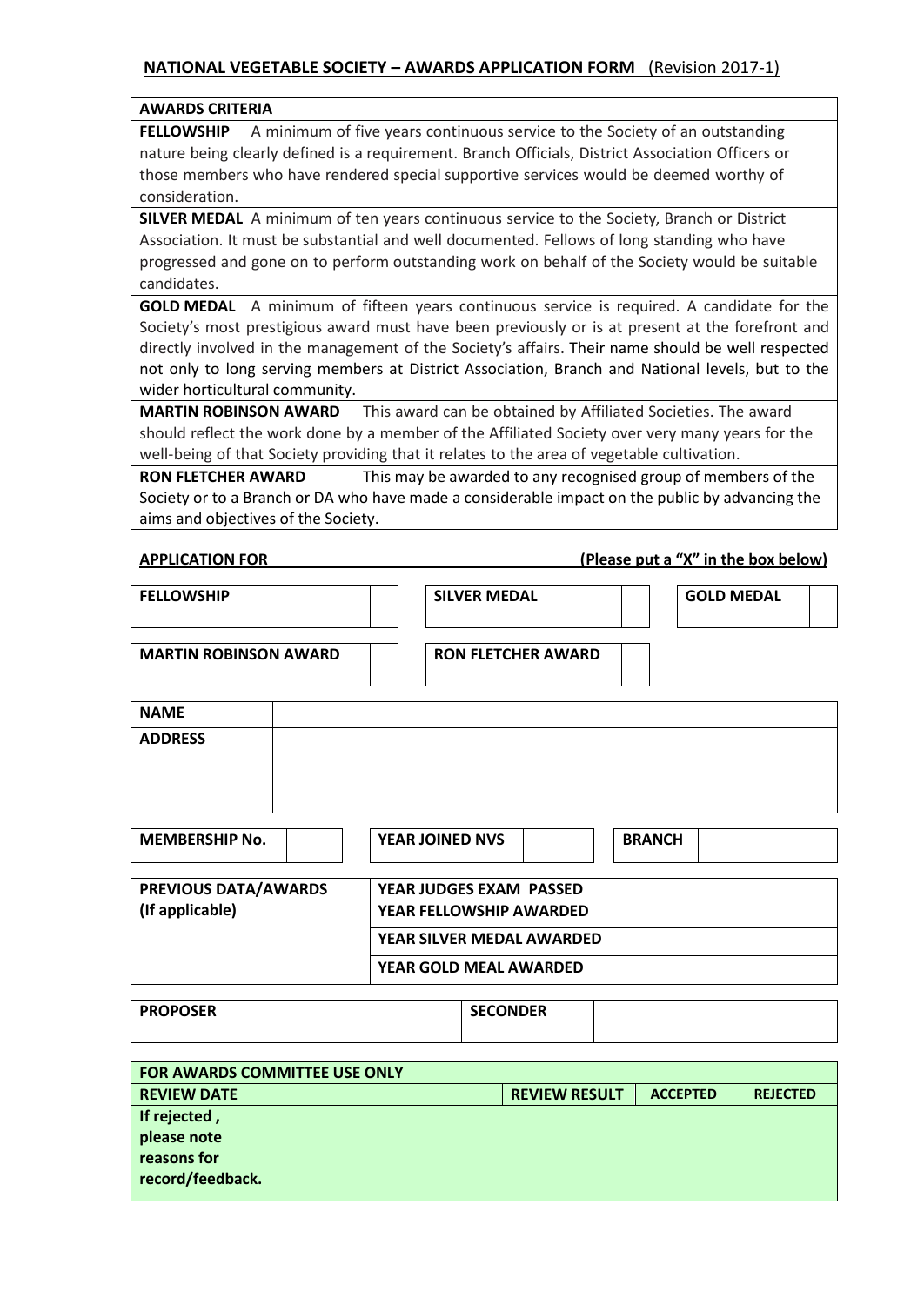| <b>SECTION A (DETAILS OF WORK)</b> |  |
|------------------------------------|--|
| <b>Committee work</b>              |  |
|                                    |  |
|                                    |  |
|                                    |  |
|                                    |  |
|                                    |  |
| Judging                            |  |
|                                    |  |
|                                    |  |
|                                    |  |
|                                    |  |
|                                    |  |
| Lecturing                          |  |
|                                    |  |
|                                    |  |
|                                    |  |
|                                    |  |
|                                    |  |
|                                    |  |
| <b>Branch work</b>                 |  |
|                                    |  |
|                                    |  |
|                                    |  |
|                                    |  |
|                                    |  |
| <b>DA responsibilities</b>         |  |
|                                    |  |
|                                    |  |
|                                    |  |
|                                    |  |
|                                    |  |
| <b>Other contributions</b>         |  |
|                                    |  |
|                                    |  |
|                                    |  |
|                                    |  |